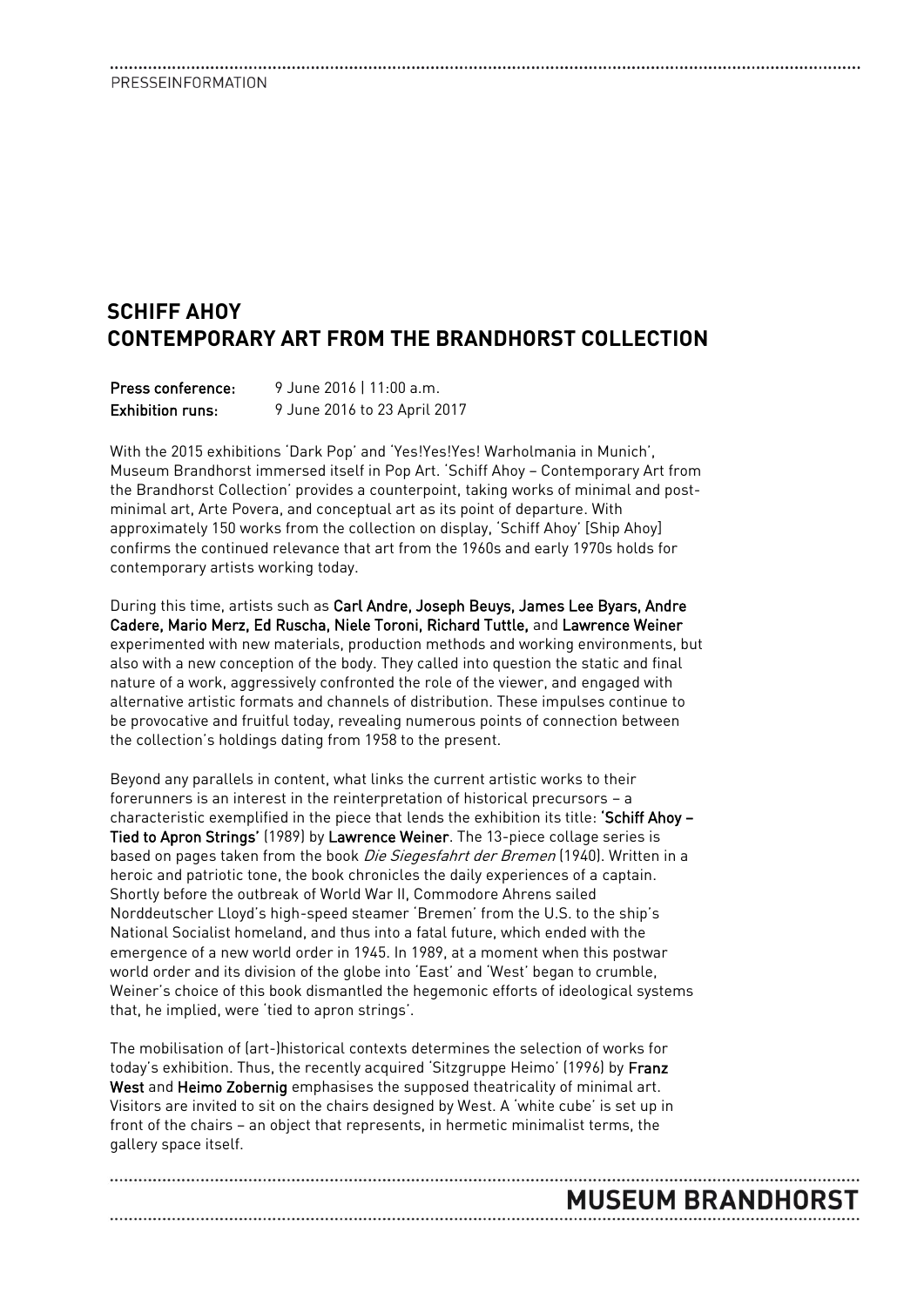The work 'Sitzgruppe Heimo' invites us to consider an array of questions in an intelligent and playful manner. Questions like: Who is this white cube directed at? What does it signify, what does it have to say? Is it an autonomous space or an object on a stage? And, if so, does such a frontal encounter still permit a meaningful relationship between a work of art and the viewer? These considerations set the tone for the works that visitors encounter at the museum's entrance level. A common element in the works is the figure of the viewer. This becomes evident in classic minimalist works such as Carl Andre's 'FeCuND' (1986), on display for the first time since the museum's opening, and Heimo Zobernig's untitled mirrored wall-work from 1999 – from the Sammlung Moderne Kunst in the Pinakothek der Moderne – which sets visitors squarely within the picture.

The smaller rooms on the lower level explore the wide range of artistic formats and distribution channels of art from the 1960s. Exemplary in this regard are Ed Ruscha's artist's books, which are exhibited alongside 'Gasoline Stations' (1962), and 'Los Angeles Apartments' (1965), the photographic series on which they are based. The photographs show the (sub)urban landscape of the West Coast of the United States. Ruscha took the photographs with the intention of publishing them in a book. At the time, books were considered a democratic and consciously unspectacular form for art – one could purchase them for a few dollars. Paul Chan's artist books and eBooks (2010–2013) – which investigate military power and economic structures – are to be regarded in the same context. Martin Kippenberger's 'Pop It Out' (1994), a portfolio of 31 posters that friends of the artist designed for him, can be described as yet another contribution to the expansion of artistic formats. The 'distribution' of authorship and subjectivity which provide the basis for 'Pop It Out' is similarly at play in works by Christopher Wool, Louise Lawler, and R.H. Quaytman. Seth Price's pictures and objects based on the motif of the standard business envelope provide the conclusion to the rooms' display. They can be understood as metaphors for the hollowing out of the private sphere, as well as of content, due to the unceasing circulation of images and information. Thus, the envelopes become dystopian endpoints for the alternative modes of distribution celebrated by conceptual art, modes derived from a desire for broad accessibility. Today, when nearly everything is only a mouse-click away, the final secret is sealed in the protective casing.

In 'Schiff Ahoy', a special focus is placed on recent acquisitions of the past two years, most of which are presented to the public for the first time. With works by Kerstin Brätsch, Paul Chan, Jacqueline Humphries, Louise Lawler, Seth Price, Josh Smith, R.H. Quaytman, Kelley Walker, and Heimo Zobernig, 'Schiff Ahoy' marks the expansion of the museum's collection to include current artistic production.

This emphasis will be continued in the coming year with solo exhibitions by Wade Guyton, Kerstin Brätsch and Seth Price, and occurs within the context of the museum's own collection history, which has grown since the 1970s with the art of its time.

## **MUSEUM BRANDHORST**